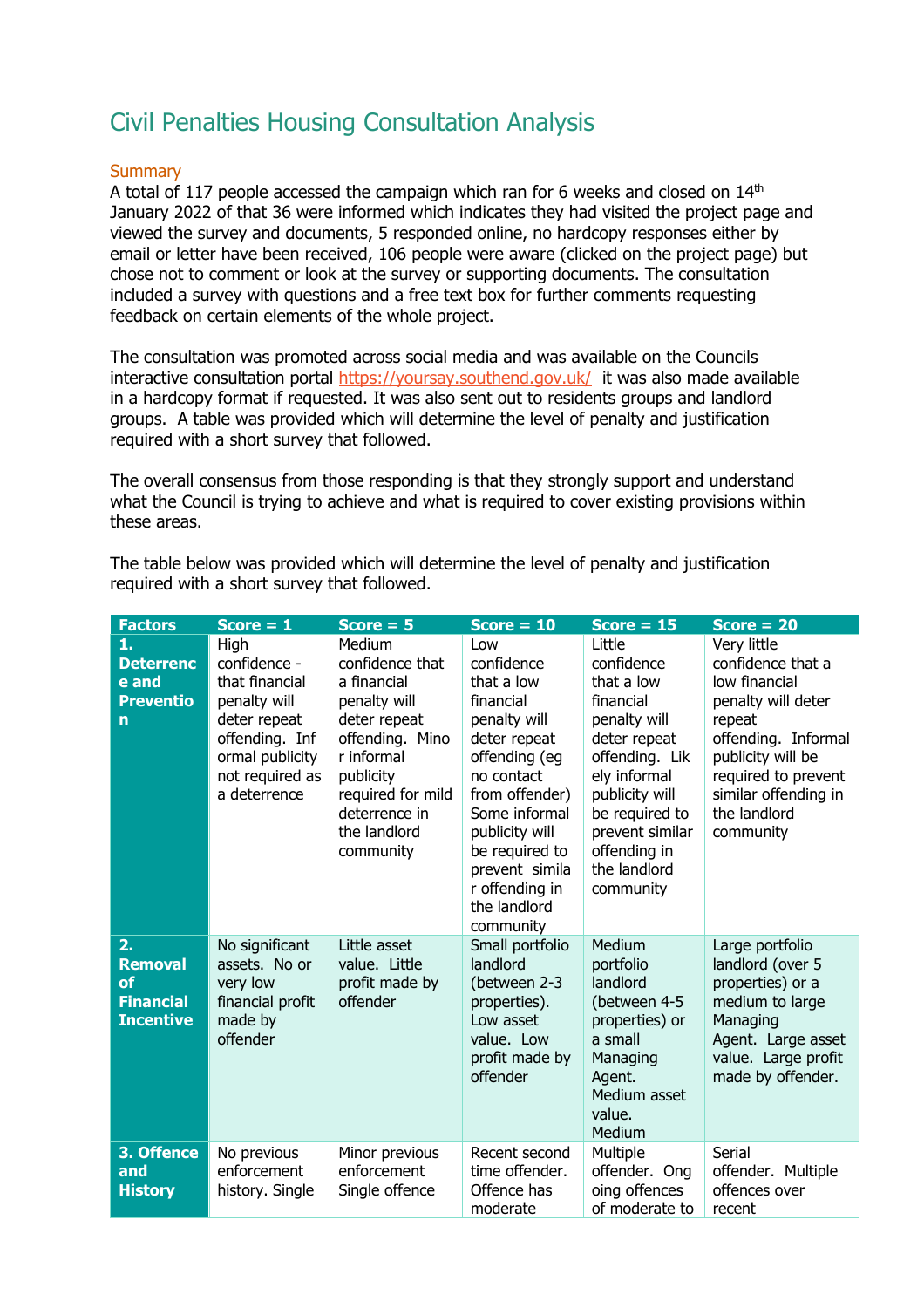|                                                                                                                           | low level                                                                                                              |                                                                                                                                                                  | severity or                                                                                                                                                                                                      | large severity                                                                                                                                                                                                                                                                                                                                                                                                                                                                                                                                        | times. Continuing                                                                                                                                                                                                                                                                                                                                                                                           |
|---------------------------------------------------------------------------------------------------------------------------|------------------------------------------------------------------------------------------------------------------------|------------------------------------------------------------------------------------------------------------------------------------------------------------------|------------------------------------------------------------------------------------------------------------------------------------------------------------------------------------------------------------------|-------------------------------------------------------------------------------------------------------------------------------------------------------------------------------------------------------------------------------------------------------------------------------------------------------------------------------------------------------------------------------------------------------------------------------------------------------------------------------------------------------------------------------------------------------|-------------------------------------------------------------------------------------------------------------------------------------------------------------------------------------------------------------------------------------------------------------------------------------------------------------------------------------------------------------------------------------------------------------|
|                                                                                                                           | offence.                                                                                                               |                                                                                                                                                                  | small but<br>frequent<br>impact(s)                                                                                                                                                                               | or a single<br>instance of a<br>very severe<br>offence                                                                                                                                                                                                                                                                                                                                                                                                                                                                                                | serious offence                                                                                                                                                                                                                                                                                                                                                                                             |
| 4. Harm<br>to<br>Tenant(s)<br>(Score is<br>doubled<br>on this<br>section in<br>line with<br><b>Statutory</b><br>guidance) | Very little or<br>no harm<br>caused. No<br>vulnerable<br>occupants. Te<br>nant provides<br>no information<br>on impact | Likely some low<br>level harm /<br>health risk(s) to<br>occupant. No<br>vulnerable<br>occupants. Ten<br>ant provides<br>poor quality<br>information on<br>impact | Likely<br>moderate level<br>health / harm<br>$risk(s)$ to<br>occupants<br>potentially<br>exposed. Ten<br>ant provides<br>some<br>information on<br>impact but<br>with no<br>primary or<br>secondary<br>evidence. | High level of<br>health / harm<br>risk(s) to<br>occupant. Ten<br>ant(s) will be<br>affected<br>frequently or<br>by occasional<br>high impact<br>occurrences.<br>Vulnerable<br>occupants<br>more thank<br>likely<br>exposed. Sma<br>Il house of<br>multiple<br>occupancy (H<br>MO) (3-4<br>occupants),<br>multiple<br>occupants<br>exposed. Ten<br>ant provides<br>qood<br>information on<br>impact with<br>primary<br>evidence (e.g.<br>prescription<br>drugs present,<br>clear signs of<br>poor health<br>witnessed) but<br>no secondary<br>evidence | Obvious high level<br>health / harm<br>risk(s) and<br>evidence that<br>tenant(s) are badly<br>and / or continually<br>affected. Multiple<br>vulnerable<br>occupants<br>exposed. Large<br>$HMO(5+$<br>occupants),<br>multiple occupants<br>exposed. Tenant<br>provides excellent<br>information on<br>impact with primary<br>and secondary<br>evidence provided<br>(eg medical, social<br>services reports). |

Full Breakdown of questions

1. Is there anything we have missed or should include?

This was an open response question and we received two responses

#### **Comment**

1 The impact of HMOs on the surrounding area . There are 4 or 5 in my road, the houses are clearly poorly maintained on the outside, the poor tenants are unable to maintain the gardens which look awful; they have nowhere to store rubbish, so dump it on the pavement any day; they have no food waste bins, so the foxes break open the bags and strew detritus over the pavement. When a new tenant moves in, the old mattress, sofa etc are dumped on the pavements. Landlords should help their paying customers!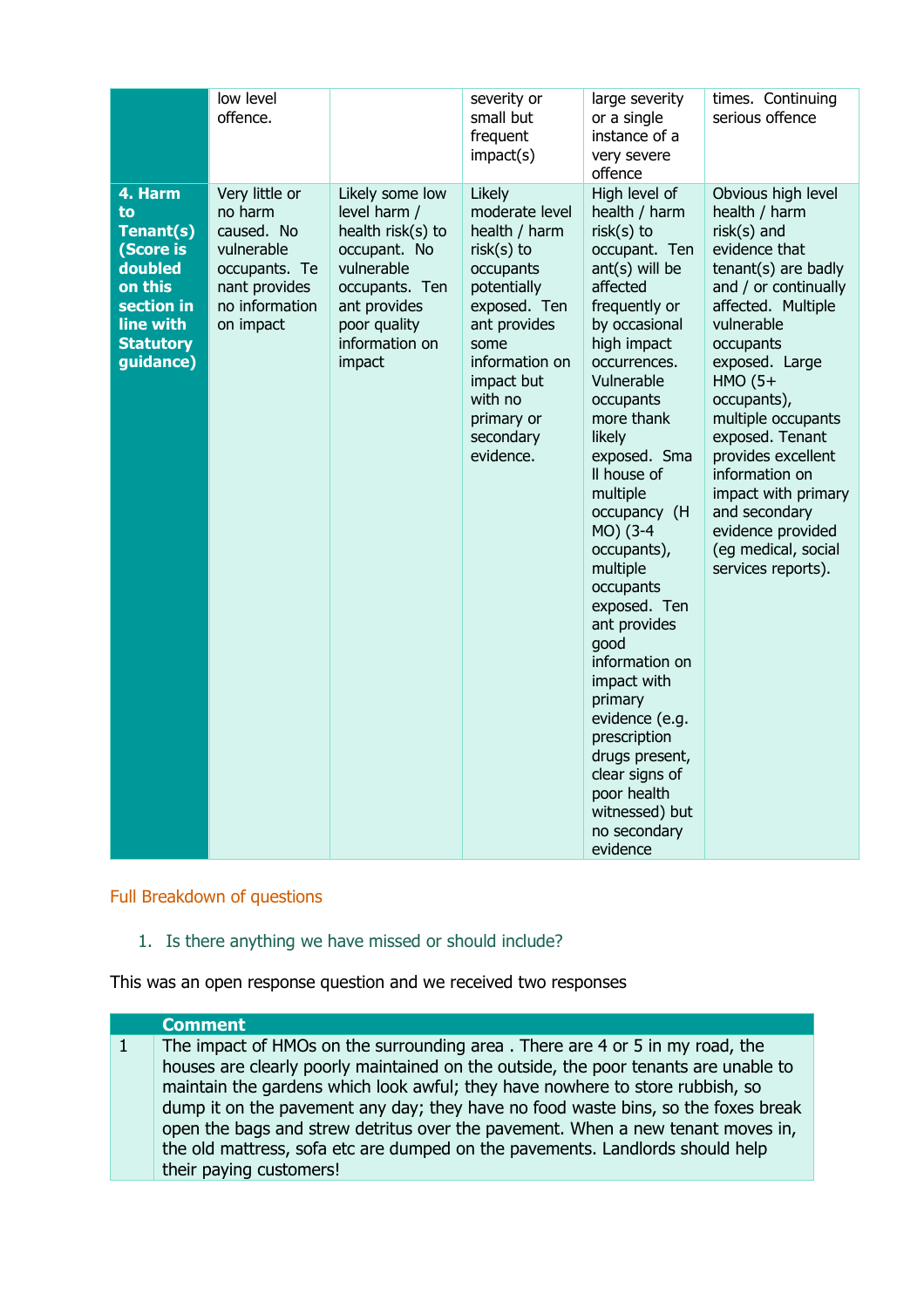2 | Failure to register for a licence should be considered as well as accuracy of information provided on registration as many either do not apply for a licence or register with a lower number. Failure to comply with HMO policy standards should be included- we need a robust HMO policy

## 2. 1. Deterrence and Prevention - Do you agree with the justification/ explanation for each score point? ( refer to table above)

Single response questions for each of the four factors and of those responding they disagreed overall on the justification for Score 5 to Score 20, but they agreed with the justification for Score point 1.

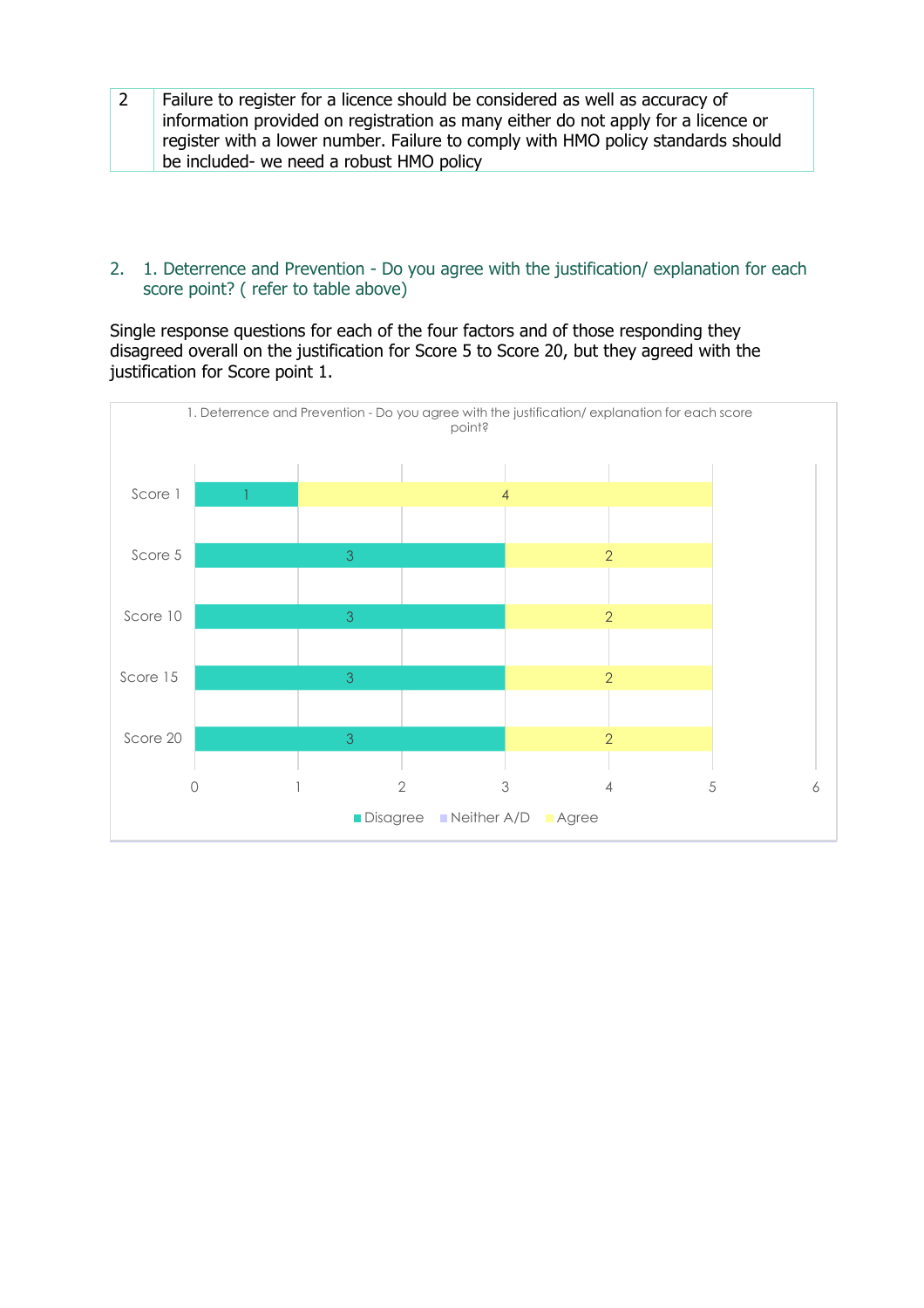

# 3. 2. Removal of Financial Incentive - Do you agree with the justification/ explanation under each score point? ( refer to table above)

#### 4. 3. Offence and History - Do you agree with the justification/ explanation under each score point?

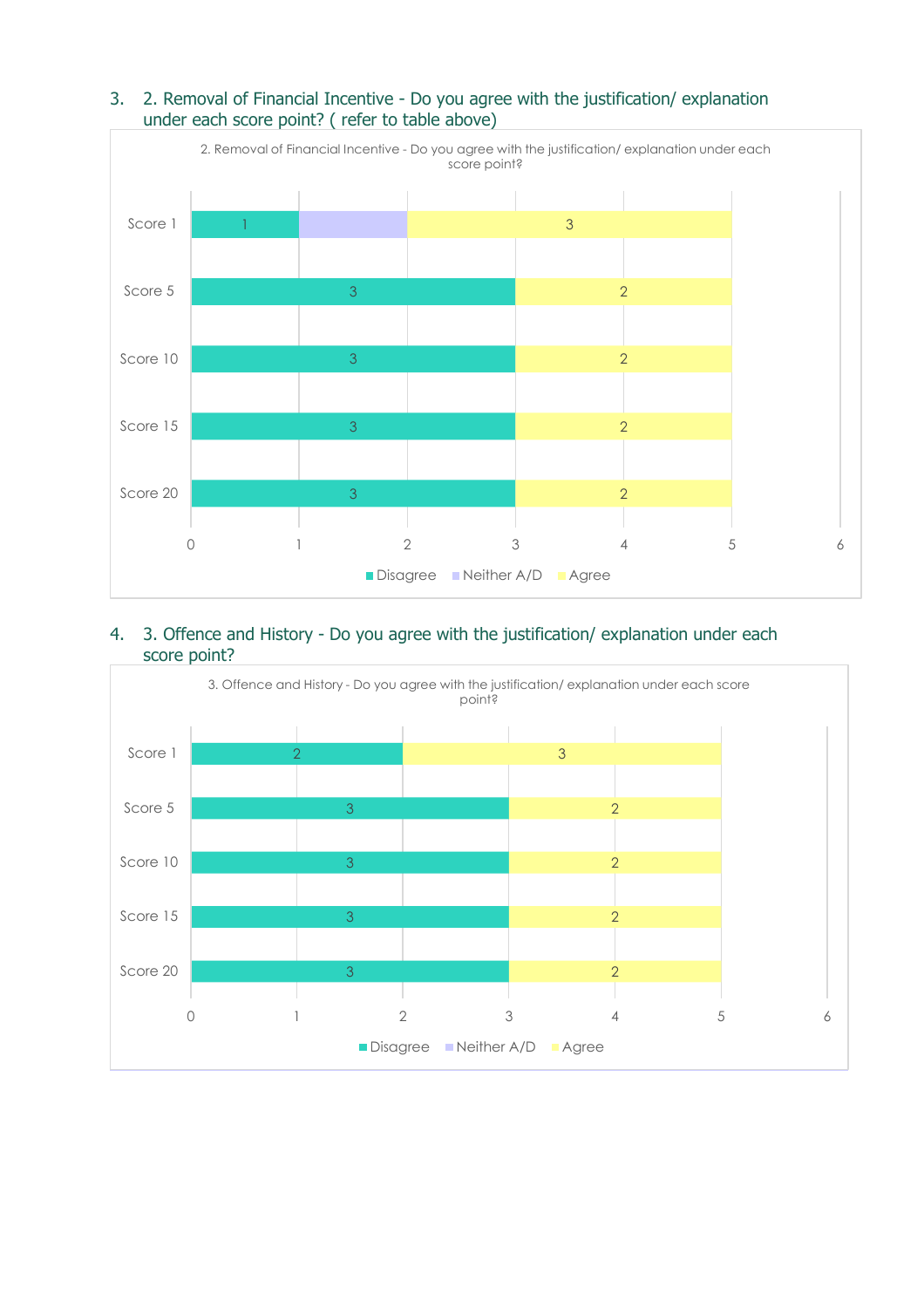

## 5. 4. Harm to Tenant(s) - Do you agree with the justification/ explanation under each score point?

## 6. If you have disagreed - please explain why you disagree.

This was an open text response with only two providing clarification.

| <b>Comment</b>                                                                                                                                                                                          |
|---------------------------------------------------------------------------------------------------------------------------------------------------------------------------------------------------------|
| Discrimination is not the answer, how are people supposed to go back into main<br>stream society when you keep alienating them from it. Positive reinforcement has<br>better results than negative.     |
| Tenants may feel unable or unwilling to provide evidence as could result in<br>homelessness. Should not rely on their testimony/evidence. should include<br>neighbours and other residents and agencies |

## 7. Are you a Landlord or considering becoming one?

This was a single response with 2 people identifying that they are considering becoming one.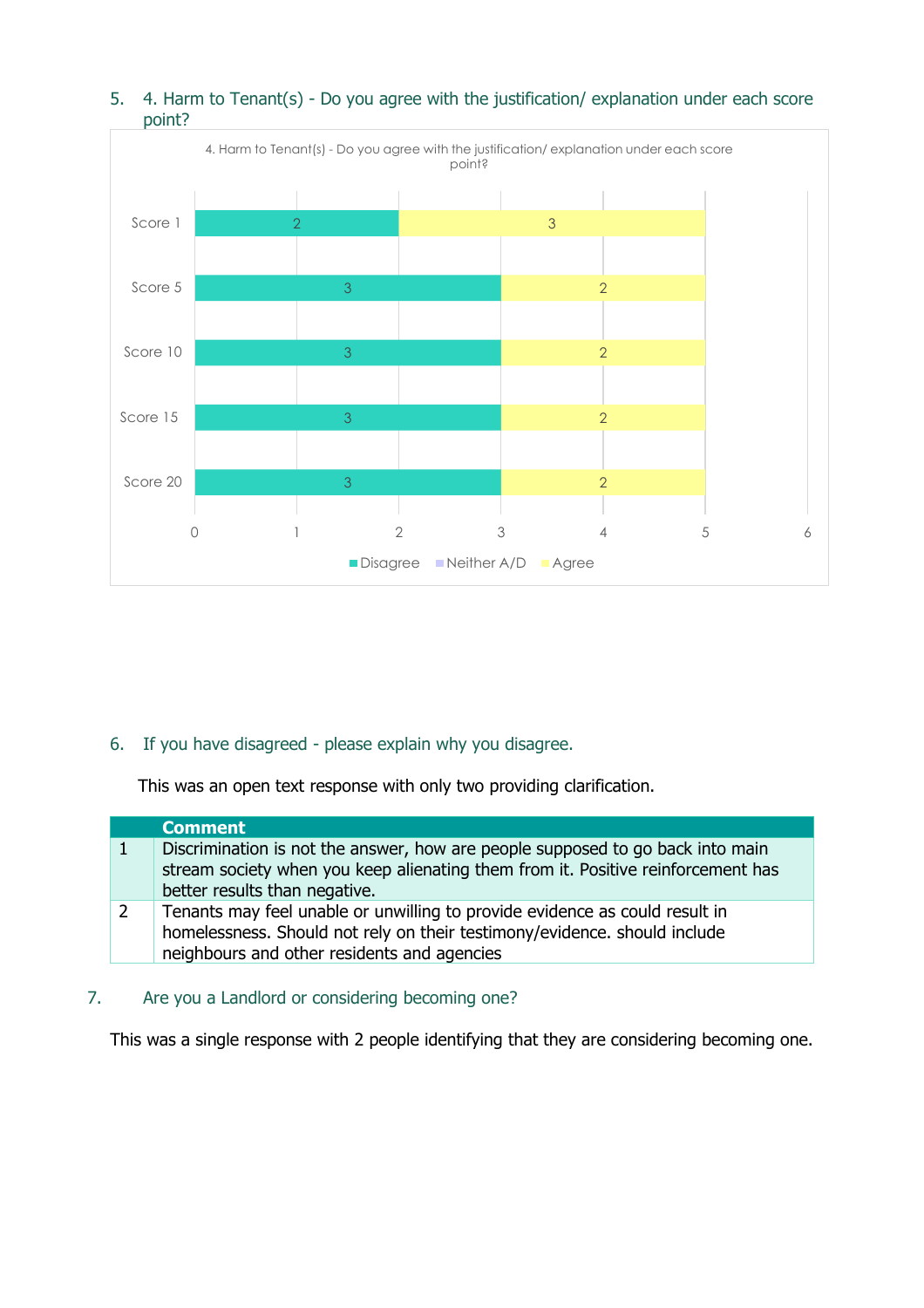

# 8. What is your interest if not a landlord?

This was an open response question with 3 respondents completing the question.

|               | <b>Comment</b>                                                                                                                                                                                                                                                                                                                                                                                                                                                                                                                                                                                                                                                       |
|---------------|----------------------------------------------------------------------------------------------------------------------------------------------------------------------------------------------------------------------------------------------------------------------------------------------------------------------------------------------------------------------------------------------------------------------------------------------------------------------------------------------------------------------------------------------------------------------------------------------------------------------------------------------------------------------|
|               | I live in a road with 4 or 5 HMOs and many privately rented properties as well as<br>several which are leased by the council as emergency accommodation. You can see<br>which houses are rented. Please introduce the landlord registration scheme to<br>Kursaal Ward as soon as possible? Please urge / cajole / force landlords and housing<br>associations to look after their properties and their poor tenants. Everyone deserves<br>a decent home and those of us who have worked for 50 years to buy a one-<br>bedroom flat should not have their street degraded by unscrupulous landlords who<br>live elsewhere funded by the housing benefits of the poor. |
| $\mathcal{L}$ | Tenant                                                                                                                                                                                                                                                                                                                                                                                                                                                                                                                                                                                                                                                               |
|               | Councillor                                                                                                                                                                                                                                                                                                                                                                                                                                                                                                                                                                                                                                                           |

# 9. Are you a Tenant?